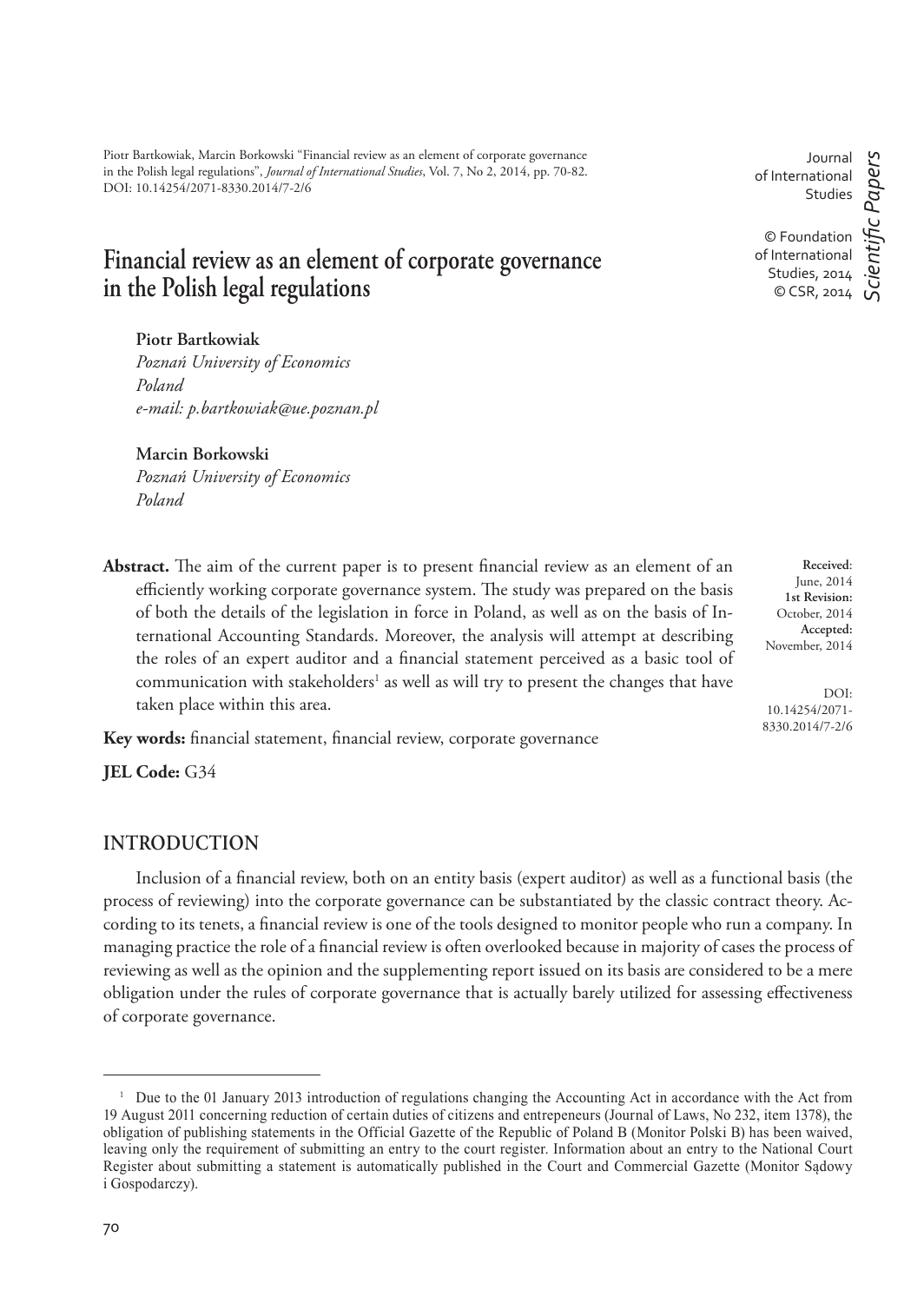## **1. FINANCIAL STATEMENT REVIEW AUDIT**

Auditing financial statements, apart from corporate governance, is the main factor contributing to financial stability by means of an objective presentation of a company's financial condition. "Credibility of a financial statement audit is key for restoring confidence and trust in the market. It helps to protect investors and reduces the costs of capital on the part of companies" (Polityka badania sprawozdań finansowych).

### **1.1. Obligation of review**

A drawn up financial statement is subject to an audit carried out by an independent expert auditor. The subjective scope of entities that should be reviewed has been specified in chapter 7 of the Accounting Act, which states in Art. 64, Section 1 that the following elements are subject to review: annual consolidated financial statements of corporate groups, annual financial statements of institutions that continue their activity, such as banks, insurance companies, reinsurance companies, savings and credit unions, entities operating under the regulations on trading in securities and regulations on investment funds, entities operating under the regulations on organizations, pension funds and joint stock companies, excluding companies that are within the organization on the balance sheet day (Dz. U. 2013, item. 330).

Moreover, an audit should be carried out in entities which in the previous trading year, for which a financial statement was made, met at least two of the following boundary conditions:

- a) an average annual employment measured in full-time jobs was at least 50 people,
- b) total assets at the end of the trading year was a PLN equivalent of at least EUR 2 500 000,
- c) net income of sales of goods and producst as well as financial operations for the trading year was a PLN equivalent of at least EUR 5 000 000.

Further entities whose financial statements are subject to an audit are acquiring companies and newly established companies financial statements of which are drawn up for the trading year in which the acquisition took place. The annual financial statements of the entities are carried out in accordance with the International Accounting Standards. Subject to the audit are also consolidated financial statements of investment funds with separate subfunds as well as individual annual statements of subfunds. Other entities preparing annual financial statements can have them audited on a voluntary basis. In domestic environment the number of audited financial statements in years 2010-2012 has been presented in Figure 1.



Figure 1. Number of financial statement audits carried out by expert auditors. Source: A. Pokojska, *Bez Monitora B taniej. Ale są też i minusy*, Gazeta Prawna 2013, no. 177.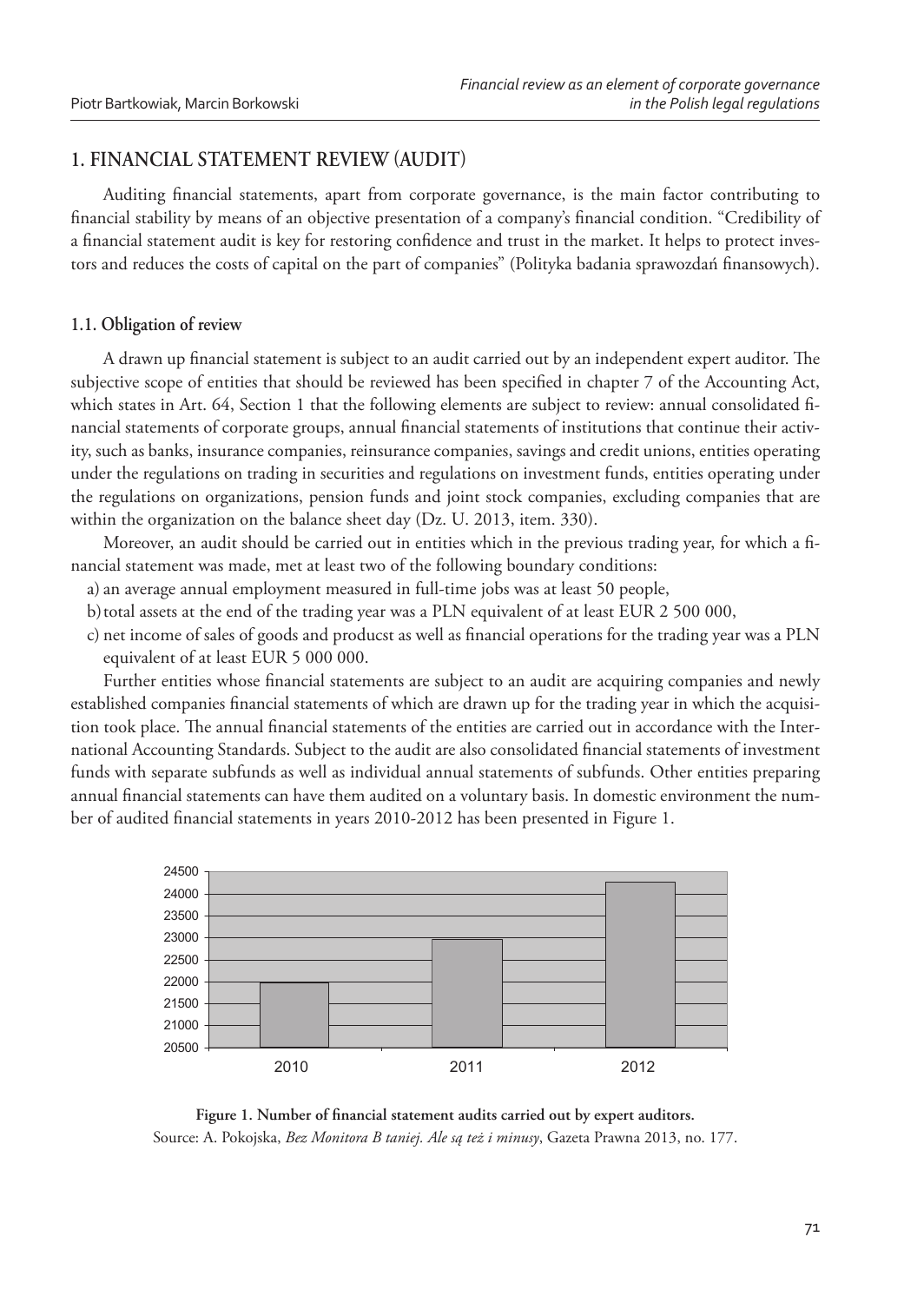### 1.2. Purposes of a financial statement review (audit)

A financial statement audit is fundamental for the quality of the information included in a financial statement. According to the Art. 65 of the Accounting Act, the basic purpose of a financial statement audit is to provide a written opinion on whether the statement is in line with the applicable accounting regulations (policy) and whether it correctly and clearly shows the financial and economic standing of the audited entity as well as its financial result (Dz. U. 2013, item. 330).

According to the Resolution no. 1608/38/2010 of the National Chamber of Statutory Auditors from 16 February 2010 on national financial review standards (www.kibr.bip.waw.pl) in Poland, what applies to annual financial statements is the national financial audit standard no. 1, that is, "General regulations of financial statement audits" (Resolution No. 1608/38/2010).

A financial statement audit is designed to obtain evidence that allows to determine with a sufficient degree of certainty that the accounting books along with the accounting evidence that constitute the basis of the records entered to them, as well as financial statements drawn up on this basis, comply in all important aspects with the requirements specified in the Accounting Act<sup>2</sup>.

The necessity of auditing financial statements stems from:

the increasingly complicated economic operations, which generates a potential danger connected with their incorrect registering in accounting books;

the increasing need for accurate information about the financial and economic situation of companies as well as financial results achieved by them.

Verifying correctness of account records and information included in the financial statement allows to check if economic events have been correctly registered.<sup>3</sup> The process of verification confirms credibility of the drawn up document, thus, it contributes to the correctness of the information that it includes. As a result, the verification process minimizes information asymmetry and ensures its credibility.

A financial statement audit is a way of reassuring the owners that the entity is correctly and legally operating and helps them assess the legitimacy<sup>4</sup> of its activities. A financial statement audit is also a basis for assessing the efficiency of the executive body's operations and functioning of regulatory authorities as well as of evaluating cost efficiency<sup>5</sup> and feasibility<sup>6</sup> of the company.

#### **1.3. Financial statement review and audit**

The term "financial statement audit" is understood as an attempt of determining if the information included in the financial report, that constitiutes the basis for preparing accounting books, is correct and in line with the assumed assessment criteria.

The term "review" denotes an internal inspection that constitutes, among other things, in "verification, assessment and inspection of correctness and effectiveness of operations carried out by accounting systems and internal inspections" (www.ifac.org). A review comprises not only the audit itself but also suggestions of corrections to the information included in the audit as well as an opinion about the audit's credibility along with a supplementing report.

<sup>&</sup>lt;sup>2</sup> They are correct and the statement is credible and it clearly presents the financial, economical standing as well as financial result.

<sup>&</sup>lt;sup>3</sup> Data coming from financial statements could include errors or even could be intentionally distorted.

<sup>&</sup>lt;sup>4</sup> That is, the accounting system's compliance with the provisions of the Act as well as other regulations.

<sup>&</sup>lt;sup>5</sup> Appropriate relation between costs and effects or if the extent of occurred damages has been limited.

<sup>&</sup>lt;sup>6</sup> Determine if the best means have been used to achieve the identified goals or causes of the failure in case they have not been achieved.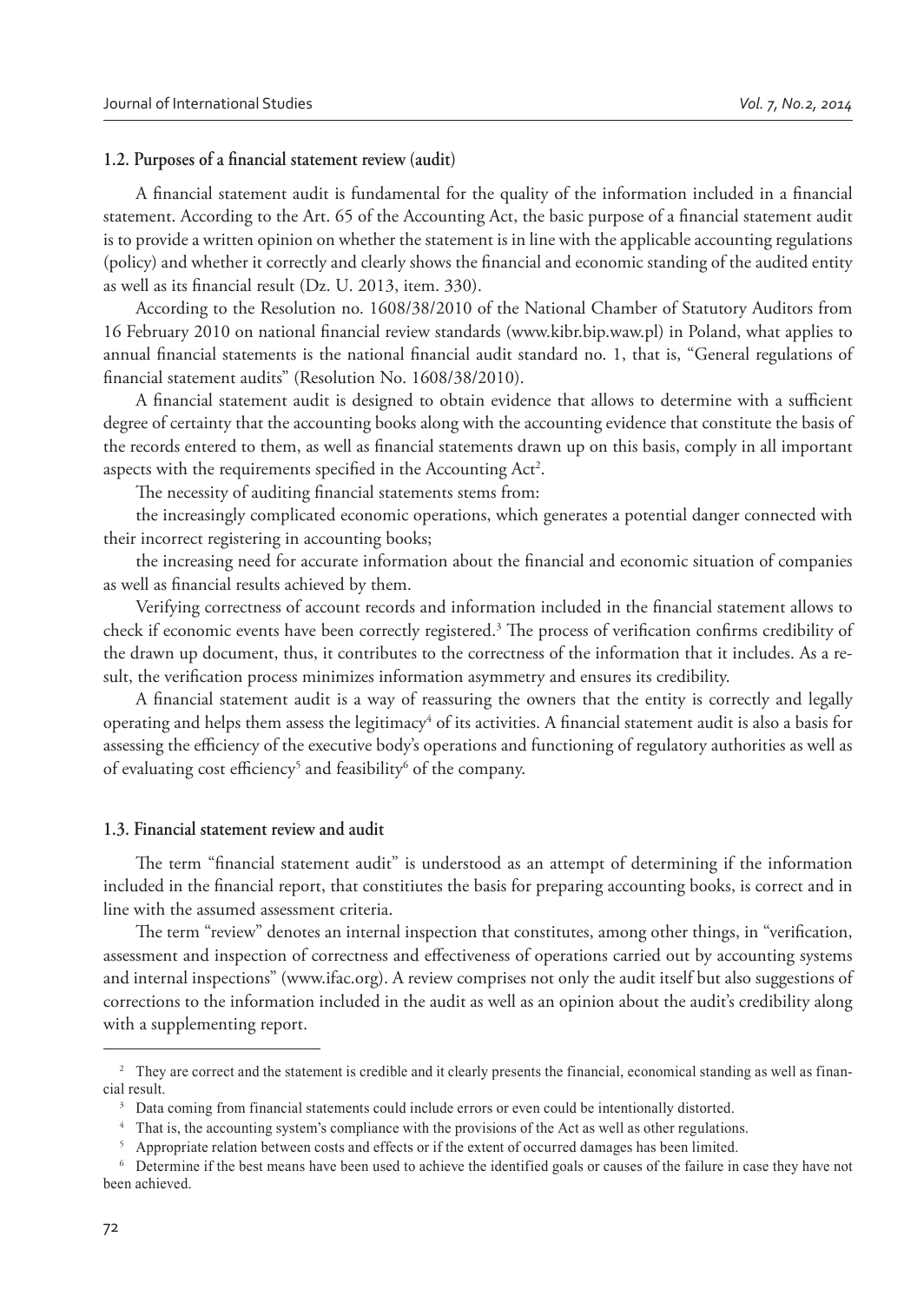Financial statement review is described as a systemic investigation that is supposed to:

objectively determine the credibility of data that describes business activity and the financial as well as economic standing of the audited company, and which is included in the financial statement and constitutes the basis for its drawing up in the accounting books;

establish the compatibility level;

provide the results of the study to the interested users of the financial statement in the form of an opinion and a supplementing report.

## 1.4. Functions of a financial statement review (audit)

A financial statement audit is designed to check the correctness, credibility and clarity of information presented in the financial statement. This is a primary function in contrast to the functions of a review, which are as follows:

informative function (the expert auditor gives the information by means of an opinion along with a report or other documents),

verification (the expert auditor states if the financial statement is correct or specifies what errors it contains).

Bearing in mind that a financial statement audit is a crucial part of a review, the controlling function is also a function of the review. On the other hand, verification and informative functions are not functions of an audit but are connected with the review. Only after including suggested corrections in the statements does an audit acquire an informative function as well. Therefore, the review should be considered as serving a corrective function as well, which has been described in Graph 1.



Graph 1. Corrective function in the system of financial statement reviews

Source: Andrzejewski, M., 2011, *System rewizji finansowej z uwzględnieniem funkcji korygującej sprawozdanie finansowe*, Theoretical Journal of Accounting, Vol. 62 (118), The Accountants Association in Poland, Warszawa, p. 31.

From the perspective of the capital market it is very important that the financial statement audit has both informative and verification functions. Reliable and trustworthy information has a big gravity because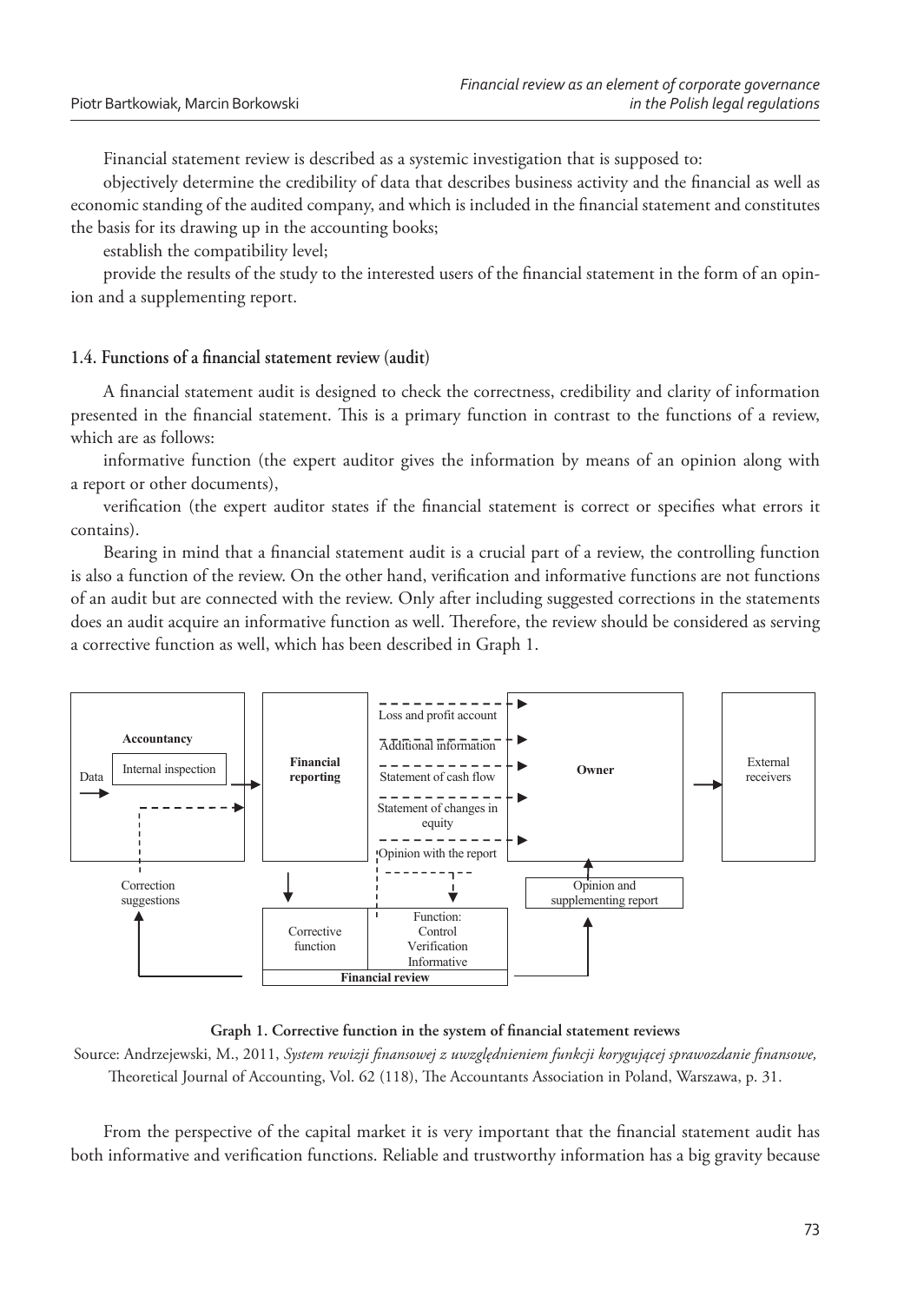current share prices are determined by estimations of future incomes<sup>7</sup>. The more complete and credible the information is, the smaller the risk of incorrect estimation of future cash flows. "If there is uncertainty regarding completeness and credibility of company data, fair value measurement becomes difficult, whereas share price range becomes relatively broad" (Rawicki 2012, p. 49).

Research by Ch. Botosan and M. Plumlee has shown that "only publication of annual reports is negatively correlated with the cost of capital. Other forms, that is, daily investor relations and quarterly financial statements lead to a higher cost of capital due to the volatility they generate" (Rawicki 2012, p. 49). However, it should be pointed out that this research concerned a developed capital market. Still, the basic source of financial resources in Poland is the banking system, thus, this factor is not so important for investors but it is rather an element of shareholder supervision.

During the crisis of 2007 and 2008 financial review became more significant. Moreover, the issue of how functionality of a financial statement review should be improved acquired new importance. European Committee suggested that the expert auditor's opinon shall be extended by the following elements:

- 1) "data allowing to set the significance threshold,
- 2) information about the risks of significant distortions,
- 3) statement on the entity's standing and the possibility of continuation of its activity" (Schruff 2013, pp. 21, 22).

#### **2. Financial review as a monitoring tool**

Theoretically, the process of review allows monitoring financial information provided by the management to other shareholders, while the auditor's independence is a guarantee of his work's credibility. In practice, the wave of corporate scandals of the previous decade was a reason why more attention is now paid to activities of managers as well as auditors.

It is assumed in the literature that the matter of financial review is explained by contract theory<sup>8</sup>. "According to this theory, organization is a set of contracts among many economic agents. By concluding a contract, an agent becomes obliged to provide the organization with resources and expects to receive remuneration for the resources that he contributes." (Dobija 2011, p. 25). Accounting theory allows to control the flow of resources within an organization, with the accounting system itself being designed to provide clear information about the company.

In order to prevent exploitation of the resources by the management, certain mechanisms have been implemented to control and monitor managers' activities. (Jensen, Meckling 1976). "An auditor is supposed to check if managers correctly fullfil their duty of accounting for their activity and usage of resources given to them" (Dobija 2011, p. 27). Thus, expert auditor's activity is meant to limit agency costs, that is, a loss of organization's value resulting from its members' selfish behavior<sup>9</sup>. This is also why it is understood that financial review is an element of supervision of managers' behavior, thus, it constitutes an internal tool of corporate governance.

Fair share value is based on credible assumptions regarding future cash flows.

Another theory explaining the significance of financial review is the behavioral theory. It does not perceive the review as a neutral and technical actvity but it presumes that auditors deal not only with application of certainty generation methods, but are also concerned with maintaining their position and authority as a priviledged source of knowledge.

However, it should be mentioned that an expert auditor, according to the contract theory is also a "specific" agent, which gives rise to the issue of "dual agency".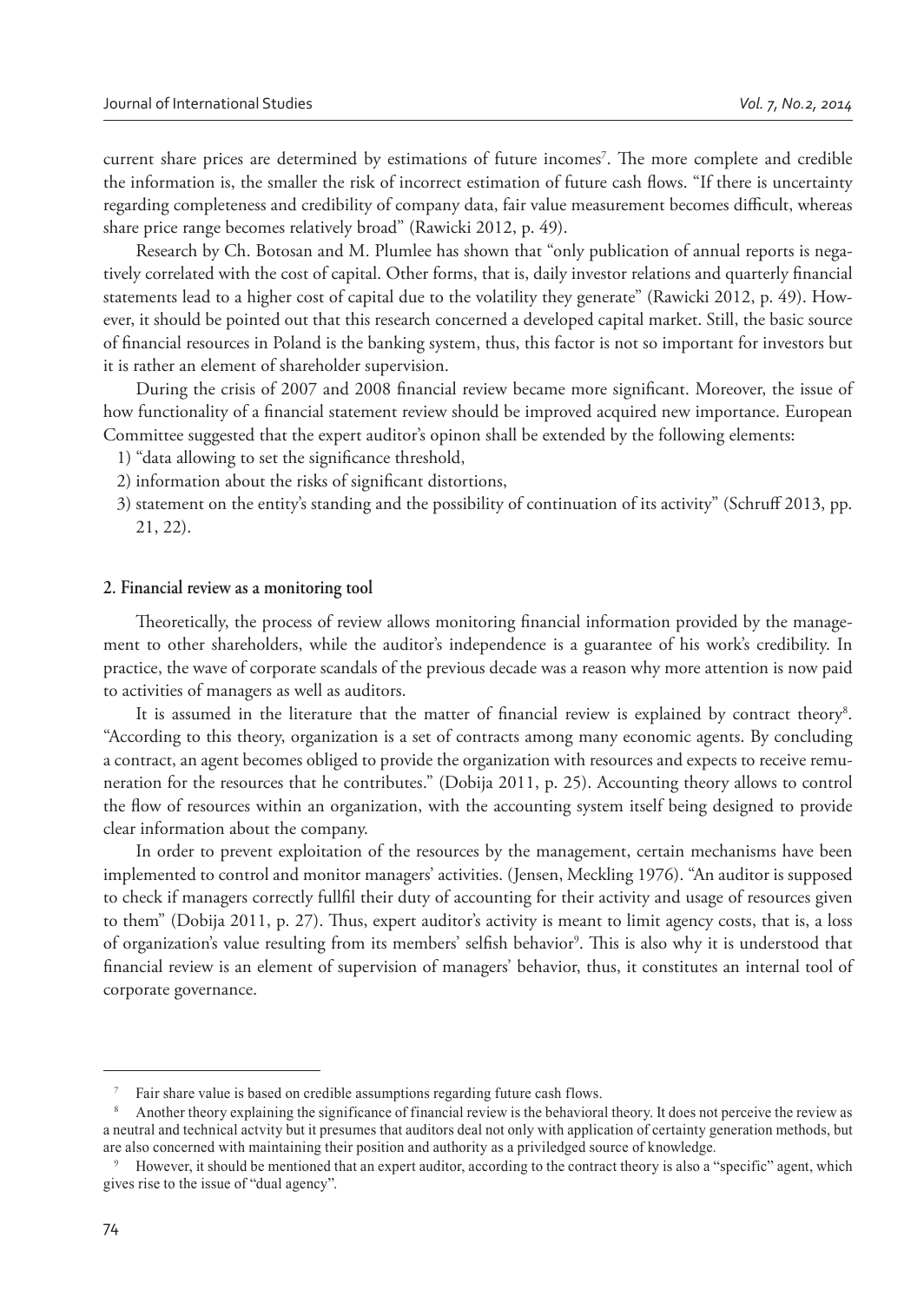## **3. THE ROLE OF AUDITORS AND FINANCIAL STATEMENTS IN CORPORATE GOVERNANCE**

In early economic organizations, the audit process was conducted by individuals appointed from among administrators and shareholders<sup>10</sup>. In the 15th century, the time of the great trading companies, the regulations associated with auditing<sup>11</sup> contained the statutes of the companies<sup>12</sup>. Initially, the main responsibility of the persons appointed to perform an audit was to verify cash transactions and documents confirming the purchases made to the benefit of the company. Auditors were also appointed for the examination of reported irregularities appearing on the private capital accounts of shareholders<sup>13</sup>. With time, the practice of appointing auditors by investors disappeared and became a prerogative of the administrators.

## **3.1. " e institution of an expert auditor**

The employment of independent expert auditors, performing monitoring on behalf of owners and administrators, did not become popular until the second half of the 19th century. The year 1862 is considered to be the date of birth of the expert auditor as a profession. The *British Companies Act*, issued in this year to ensure detailed financial reporting and prevent fraud, organized and standardized the accounting system. In accordance with its principles, audits of accounting records started to be performed, and the auditors selected from among shareholders were gradually replaced by professional auditors, which resulted from the introduction of administrators' liability.

The profession of an auditor continued to form until 1933, when the acts introducing the 'New Deal' to the USA sanctioned the necessity for audits to be conducted by independent and certified auditors. Auditors, i.e. professional and independent experts confirming the credibility of financial statements, became the individuals ensuring the proper functioning of the capital market.

In Anglo-Saxon countries, the persons performing financial statement examinations are referred to as: in the USA - *Certified Public Accountant*, in the UK - *Chartered Accountant*. In continental Europe, the terms used to describe auditors include: in Germany - Wirtschaftsprüfer (economic examiner-verifier), in France -*I´expert comptable* (expert accountant).

In Poland the profession of an expert auditor is sanctioned by the Stock Corporation Act<sup>14</sup>. Expert auditors were authorized to perform annual reviews of balance sheets, profit and loss statements, and company management reports. They were appointed by registry courts, from lists presented by the chambers of commerce and industry<sup>15</sup>. These regulations were taken over by the Commercial Code of 1934, but the issues associated with performing the work of an expert auditor were not regulated by any unified legal rules. The institution of a 'certified expert accountant' was not created until 1960. When adjusting the functioning of auditors to the market conditions after 1989, in accordance with the act of October 19, 1991 on auditing

<sup>&</sup>lt;sup>10</sup> In medieval Europe, each guild was required to conduct annual audits, which were carried out by the members of that guild.

<sup>&</sup>lt;sup>11</sup> Originally, auditing was aimed at verifying the authenticity and reliability of issued documents (invoices). It was associated with the fact that all economic transactions were conducted by shareholders on behalf of the Company. Purchases were financed by the shareholders and, later on, reimbursed from the funds of the East India Company on condition that an audit was performed.

 $12$  In 1621, a new statute was published, which contained detailed rules for bookkeeping within a company and for appointing auditors from among its administrators (Auditors in the Court of Committees) and shareholders (Auditors in the General Court).

First professional auditors appeared in the British East India Company.

<sup>&</sup>lt;sup>14</sup> Ordinance of the Polish President of March 26, 1928.

<sup>&</sup>lt;sup>15</sup> Ordinance of the Polish Minister of Trade and Industry of December 12, 1928.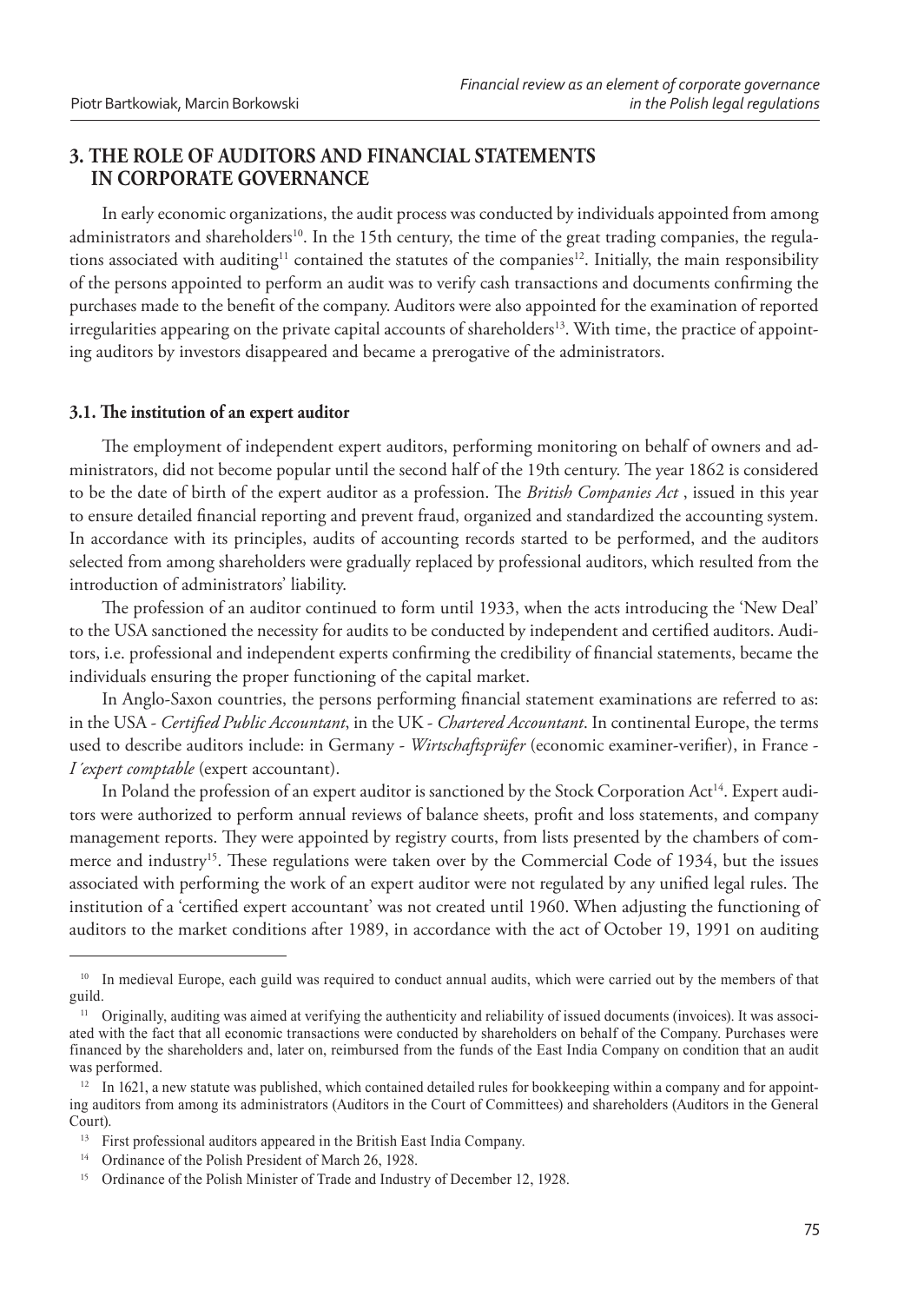and publishing financial statements and certified auditors and their self-government (Dz.U. No 111, item 480), the term 'independent exper auditor' was introduced. (Dz. U. 2009, No. 77, item. 649) In the circumstances specified by the Accounting Act, only expert auditors are authorized to review (audit) financial statements in Poland.

#### **3.2. Financial reporting and its function in corporate governance**

Research results confirm that a good corporate governance system is correlated with the quality of financial reporting and reduces the number of financial irregularities (Abbott and Parker 2000, Farber 2005) and financial corrections (Abott in. 2004) as well as the level of profit management (Bedard and Johnstone 2004). A repeated study (Cohen et al. 2008), performed after the implementation of the SOX Act, pointed to a significant increase in the effectiveness of the corporate governance system and a substantially more positive assessment of the audit committee members as possessing adequate knowledge and performing their function properly.

In domestic conditions, the final effect of a financial statement audit performed by an expert auditor is a written opinion and a supplementary report. When an expert states that a financial statement is reliable and clear to a 'reasonable' degree and that it is in line with the applicable framework of financial reporting, it means that the financial statement in its entirety does not contain any significant irregularities resulting from fraud or error<sup>16</sup>.

An opinion<sup>17</sup> from a financial statement review presents the position of an expert auditor with regard to the appropriateness of bookkeeping, the statement's compliance with the rules of accounting, and the conformity of the statements's form and content to the applicable legislation. It also contains information on whether the financial statement accurately and clearly presents all information relevant for the assessment of a given unit.

Additionally, in his or her opinion, the expert auditor points to all threats to the continuation of the unit's economic activity which were revealed during the review. The auditor provides one of the four following opinions about the reviewed financial statement:

- 1) unqualified opinion,
- 2) unqualified opinion with explanatory notes,
- 3) qualified opinion,
- 4) adverse opinion.

An expert auditor may also issue a disclaimer of opinion concerning the reviewed financial statement. Such a situation may occur only when there exist circumstances that prevent the formulation of an opinion.

## **4. FINANCIAL STATEMENT AS AN INFORMATION PRODUCT**

A financial statement, together with an opinion of an expert auditor and a decision of an endorsing authority on the approval of the statement and division of profits or loss coverage, is submitted to an appropriate court register. The submission of a statement to an appropriate court register, as well as publishing and making it available, are regulated by art. 69, par. 1 of the Accounting Act.

 $16$ . It has to be remembered that an external auditor provides an opinion concerning the reliability of a financial statement, not the economic achievements or the quality of the financial statement of a unit in comparison to other units.

<sup>&</sup>lt;sup>17</sup> A report of an expert auditor from a financial statement review constitutes a detailed justification for the issued opinion.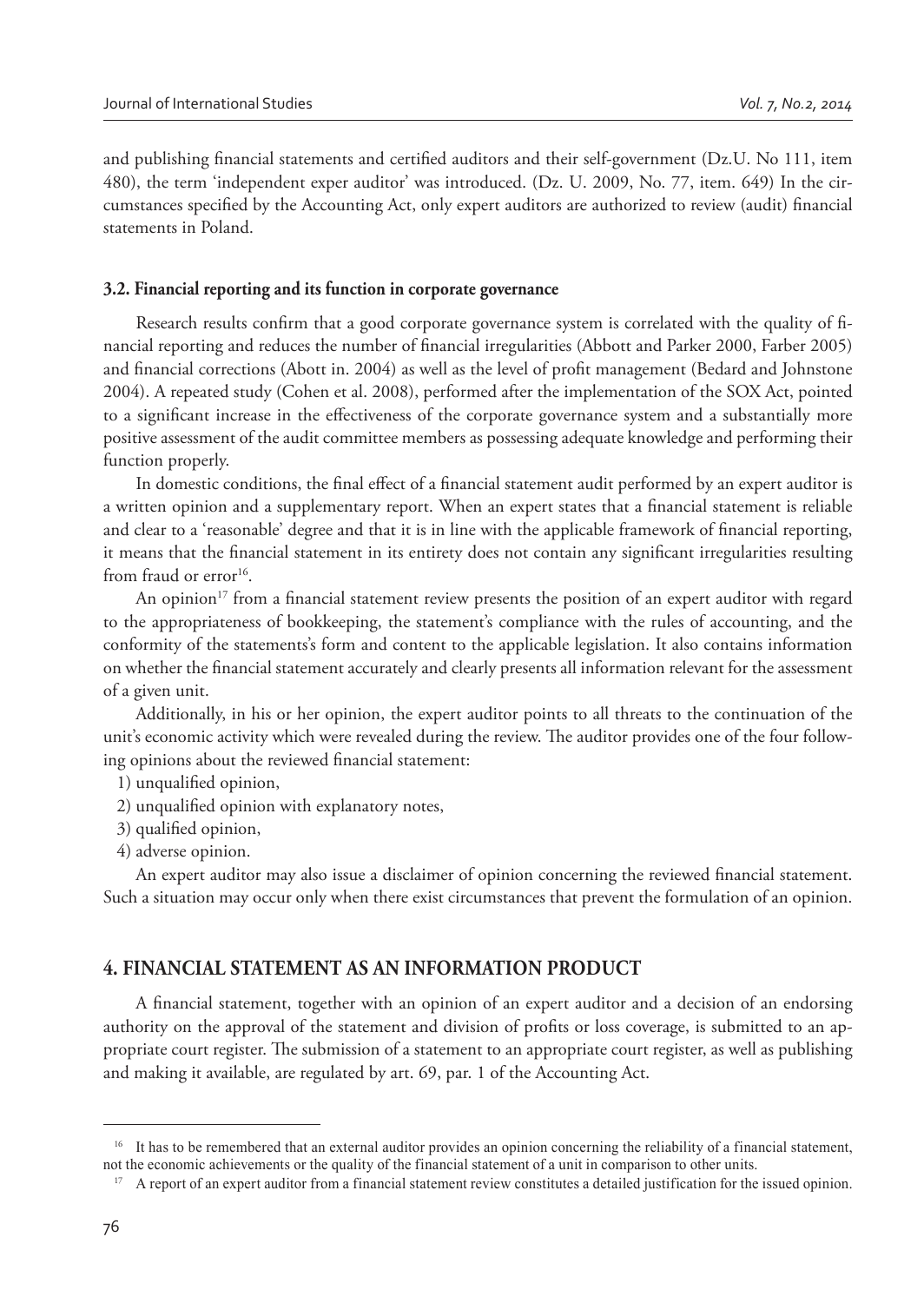The head of a unit submits the following documents to the correct court register, based on the location of the unit: annual financial statement, opinion of an expert auditor<sup>18</sup>, copy of a resolution or decision of an endorsing authority on the approval of the annual financial statement and division of profits or loss coverage, and a report on operations for the units for which the report was obligatory - within 15 days from the date of approval of the annual financial statement.

The above-mentioned regulations result from the provisions of art. 4 of the Act of August 19, 2011 on the Reduction of Certain Obligations of Citizens and Businesses (Dz. U. 2011, No. 232, item. 1378). The comparison of the changes associated with making reports available is presented in Table 1.

Table 1

| Art. $69$ par. $1 - change$                                                                                                                                                                                                                                                                                                                                                                                                                                                                                                                                                                                                                                                                                            |                                                                                                                                                                                                                                                                                                                                                                                                                                                                                                                    |  |
|------------------------------------------------------------------------------------------------------------------------------------------------------------------------------------------------------------------------------------------------------------------------------------------------------------------------------------------------------------------------------------------------------------------------------------------------------------------------------------------------------------------------------------------------------------------------------------------------------------------------------------------------------------------------------------------------------------------------|--------------------------------------------------------------------------------------------------------------------------------------------------------------------------------------------------------------------------------------------------------------------------------------------------------------------------------------------------------------------------------------------------------------------------------------------------------------------------------------------------------------------|--|
| Before the change                                                                                                                                                                                                                                                                                                                                                                                                                                                                                                                                                                                                                                                                                                      | After the change                                                                                                                                                                                                                                                                                                                                                                                                                                                                                                   |  |
| The head of the unit submits the following documents to<br>an appropriate court register: annual financial statement,<br>opinion of an expert auditor, if it was reviewed, subject to<br>par. 1a, copy of a resolution or decision of an endorsing<br>authority on the approval of the annual financial state-<br>ment and division of profits or loss coverage, and, in the<br>case of units referred to in art. 49 par. 1, also a report on<br>operations, within 15 days from the date of approval of the<br>annual financial statement.                                                                                                                                                                            | The head of the unit submits the following documents to<br>an appropriate court register: annual financial statement,<br>opinion of an expert auditor, if it was reviewed, copy of<br>a resolution or decision of an endorsing authority on the<br>approval of the annual financial statement and division of<br>profits or loss coverage, and, in the case of units referred to<br>in art. 49 par. 1, also a report on operations, within 15 days<br>from the date of approval of the annual financial statement. |  |
| Art. 69 par. $1b$ – change                                                                                                                                                                                                                                                                                                                                                                                                                                                                                                                                                                                                                                                                                             |                                                                                                                                                                                                                                                                                                                                                                                                                                                                                                                    |  |
| The head of an office of a foreign entrepreneur submits an<br>annual financial statement of the office in an appropriate<br>court register. In the case of offices of credit or financial<br>institutions, also the following documents, translated into<br>Polish by a sworn translator, have to be submitted:<br>- annual financial statement of the credit or financial<br>institution;<br>- copy of a resolution or decision of an endorsing authority<br>on the approval of the annual financial statement of the<br>credit or financial institution;<br>- copy of a resolution or decision of an endorsing author-<br>ity of the credit or financial institution on the division of<br>profits or loss coverage. | The head of an office of a foreign entrepreneur submits an<br>annual financial statement of the office in an appropriate<br>court register.                                                                                                                                                                                                                                                                                                                                                                        |  |

Comparison of the changes associated with publishing reports and making them available

<sup>&</sup>lt;sup>18</sup> If it was reviewed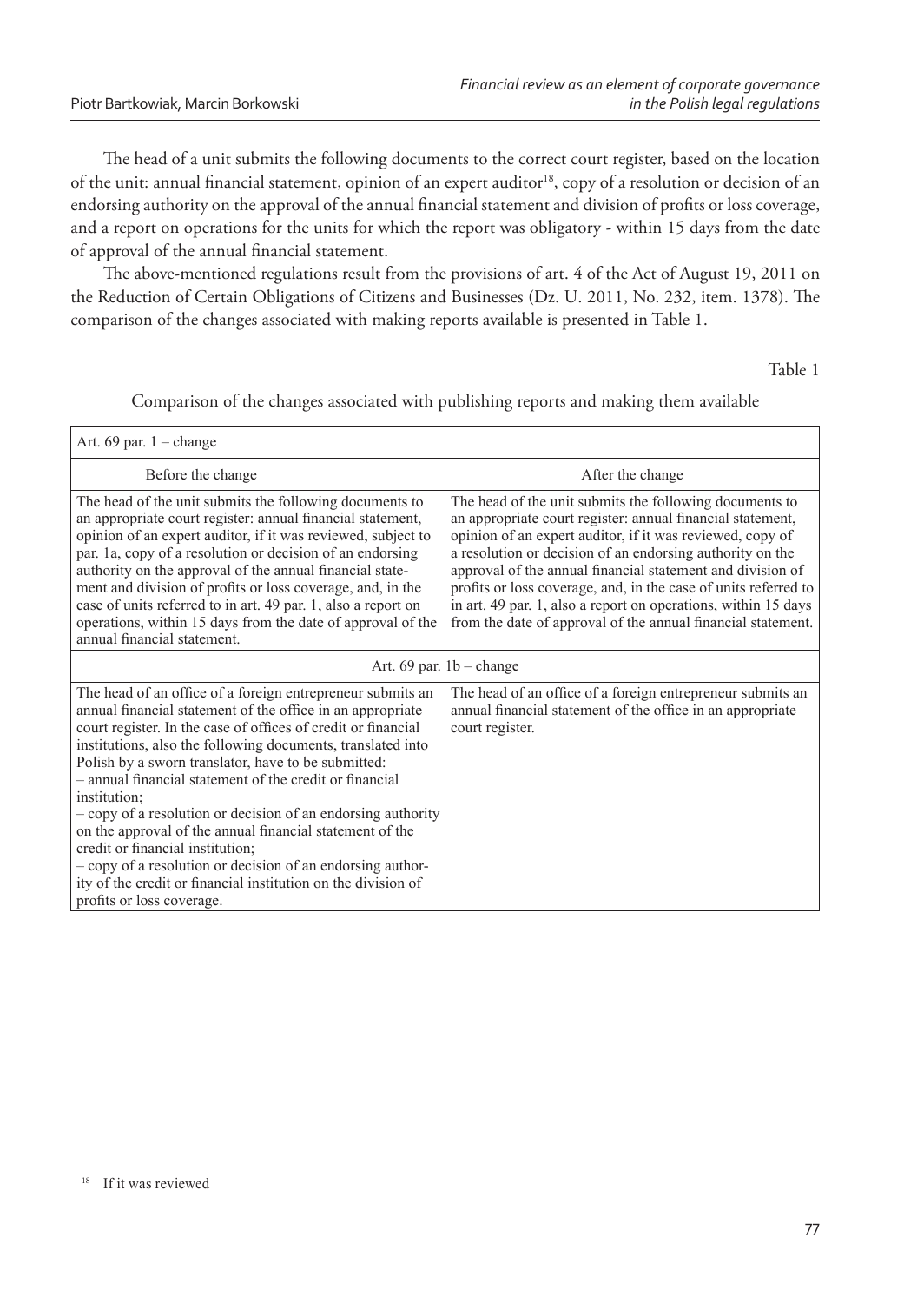| Art. 70 par. $1 - change$                                                                                                                                                                                                                                                                                                                                                                                                                                                                                                                                                                                                                                                                                                                                                                                                                                                                                                                                                                                                                                                                                                      |                                                                                                                                                                                                                                                                                                                                                                                                                                                                                                                                                                                                                                            |  |
|--------------------------------------------------------------------------------------------------------------------------------------------------------------------------------------------------------------------------------------------------------------------------------------------------------------------------------------------------------------------------------------------------------------------------------------------------------------------------------------------------------------------------------------------------------------------------------------------------------------------------------------------------------------------------------------------------------------------------------------------------------------------------------------------------------------------------------------------------------------------------------------------------------------------------------------------------------------------------------------------------------------------------------------------------------------------------------------------------------------------------------|--------------------------------------------------------------------------------------------------------------------------------------------------------------------------------------------------------------------------------------------------------------------------------------------------------------------------------------------------------------------------------------------------------------------------------------------------------------------------------------------------------------------------------------------------------------------------------------------------------------------------------------------|--|
| The head of a unit, referred to in art. 64 par. 1, is obliged to<br>submit an introduction to the financial statement, constitut-<br>ing a part of additional information, a balance sheet, an<br>income statement, a statement of changes in equity, and<br>a cash flow statement for the financial year, to be published<br>within 15 days from the date of their approval, together<br>with an opinion of an expert auditor, subject to par. 1c, and<br>a copy of a resolution or decision of an endorsing authority<br>on the approval of the financial statement and division<br>of profits or loss coverage. The scope of the annual and<br>semi-annual financial statements of investment funds,<br>including combined financial statements of investment<br>funds with dedicated subfunds and non-consolidated state-<br>ments of subfunds, as well as the deadline for submission<br>to publication of the annual financial statement, including<br>combined financial statements of investment funds with<br>dedicated subfunds and non-consolidated statements of<br>subfunds, are defined by separate regulations. | The head of a unit, referred to in art. 64, to which art. 69 is<br>not applicable, is obliged to submit an introduction to the<br>financial statement, constituting a part of additional infor-<br>mation, a balance sheet, an income statement, a statement<br>of changes in equity (of the fund), and a cash flow state-<br>ment for the financial year, to be published within 15 days<br>from the date of their approval, together with an opinion<br>of an expert auditor and a copy of a resolution or decision<br>of an endorsing authority on the approval of the financial<br>statement and division of profits or loss coverage. |  |
| Art. 70 par. $2$ – change                                                                                                                                                                                                                                                                                                                                                                                                                                                                                                                                                                                                                                                                                                                                                                                                                                                                                                                                                                                                                                                                                                      |                                                                                                                                                                                                                                                                                                                                                                                                                                                                                                                                                                                                                                            |  |
| The publication, referred to in par. 1-1d and art. 64 par.<br>4, takes place in the Official Gazette of the Republic of<br>Poland, 'Monitor Polski B', and in the case of cooperatives<br>- in 'Monitor Spółdzielczy'.                                                                                                                                                                                                                                                                                                                                                                                                                                                                                                                                                                                                                                                                                                                                                                                                                                                                                                         | The publication, referred to in par. 1, takes place in<br>the 'Monitor Sadowy i Gospodarczy' national official<br>gazette, and in the case of cooperatives - in 'Monitor<br>Spółdzielczy'.                                                                                                                                                                                                                                                                                                                                                                                                                                                 |  |

Source: *Zmiany w ustawie o rachunkowości*, Theoretical Journal of Accounting, No. 20 (308) 2011, p. 6.

The obligation to publish opinions and financial statements in 'Monitor Polski B' was abolished. Starting from January 1, 2013, financial statements are submitted only to the National Court Register and published in the 'Monitor Sądowy i Gospodarczy' national official gazette. Currently, there is not way to quickly check a potential counterparty. Access to financial statement is only possible from the reading room of a registry court appropriate to the registered office on an entrepreneur, on condition that the files are not being supplemented (Pokojska 2013).

The list of responsibilities associated with publishing reports and making them available according to the new regulations is presented in Table 2.

Table 2

## Responsibilities associated with publishing reports and making them available

| Type of responsibility                                                                                                                          | Delivery date                                                                                                                                                                               |
|-------------------------------------------------------------------------------------------------------------------------------------------------|---------------------------------------------------------------------------------------------------------------------------------------------------------------------------------------------|
|                                                                                                                                                 |                                                                                                                                                                                             |
| Submission of an annual financial statement, together<br>with other documents, to shareholders, stockholders, or<br>members                     | Not less than 15 days before a meeting of shareholders,<br>general meeting of stockholders, or general meeting of<br>members (members' representatives), <i>i.e.</i> until June 15,<br>2013 |
| Submission of an annual financial statement, together<br>with other documents, to the Internal Revenue Office by<br>a corporate income taxpayer | Within 10 days from the date of approval of the statement,<br>i.e. not later than July 10, 2013                                                                                             |
| Submission of an annual financial statement to the Internal<br>Revenue Office by a personal income taxpayer                                     | Not later than April 30, 2013                                                                                                                                                               |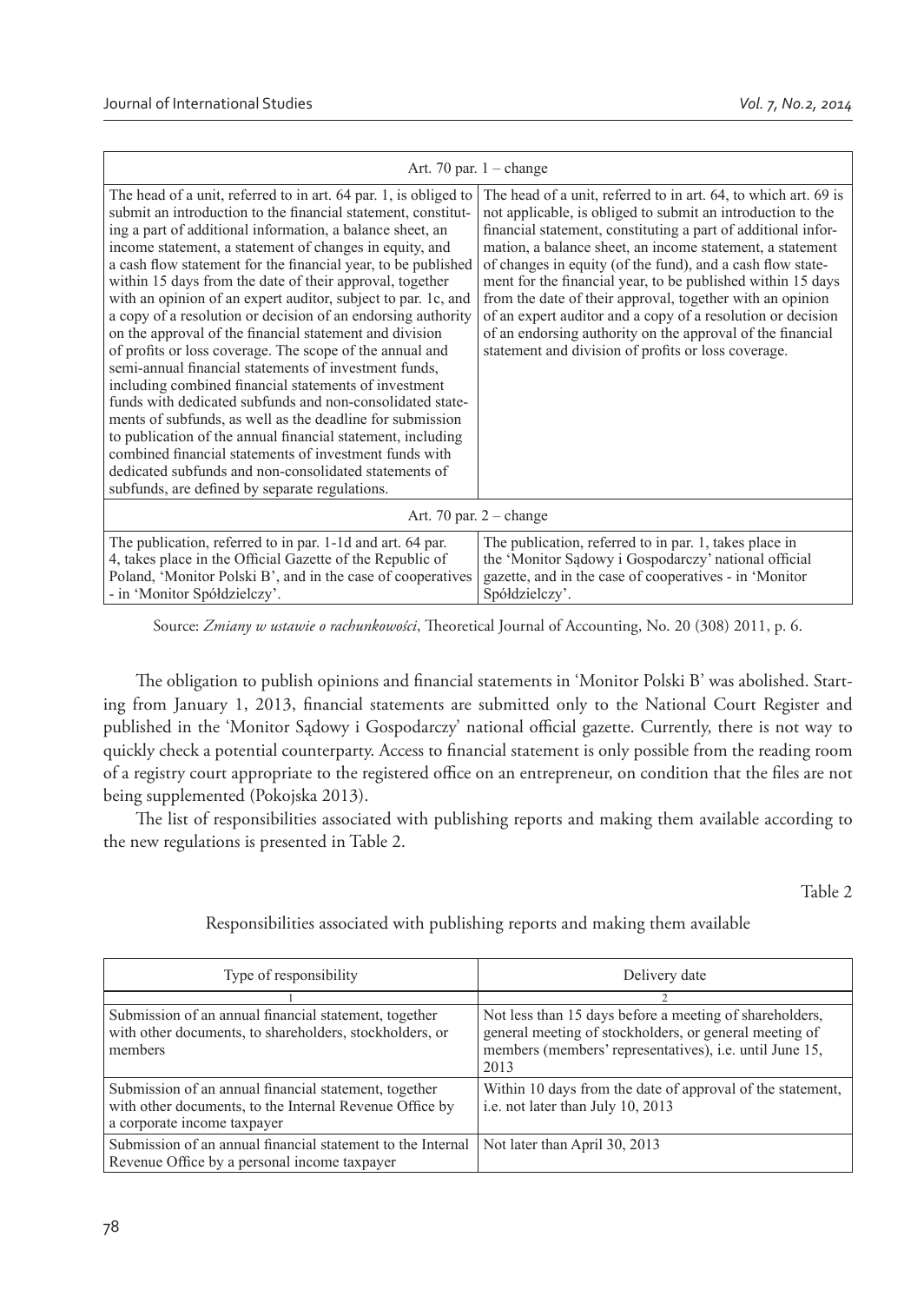| Submission of an annual financial statement to the<br>National Court Register (NCR), together with other docu-<br>ments - this obligation only applies to the units subject to<br>NCR registration                                                                                       | Within 15 days from the date of approval of the financial<br>statement for the financial year, <i>i.e.</i> not later than July 15,<br>2013 |
|------------------------------------------------------------------------------------------------------------------------------------------------------------------------------------------------------------------------------------------------------------------------------------------|--------------------------------------------------------------------------------------------------------------------------------------------|
| If a financial statement was not approved in the time-peri-<br>od stated in art. 53 par. 1, it needs to be submitted, together<br>with adequate documents, in the court register within 15<br>days after this date (i.e. not later than July 15, 2013) and<br>15 days after its approval |                                                                                                                                            |
| Submission of a financial statement with other required<br>documents to be published in 'Monitor Sadowy i Gospo-<br>darczy'. This obligation only applies to the units that are<br>obliged to have their statements reviewed and which do<br>not submit their statements to the NCR      | Within 15 days from the date of approval of the financial<br>statement for the financial year, <i>i.e.</i> not later than July 15,<br>2013 |
| Submission of a cooperative financial statement with<br>other required documents to be published in 'Monitor<br>Spółdzielczy', if the annual financial statement is subject<br>to obligatory review                                                                                      | Within 15 days from the date of approval of the financial<br>statement for the financial year, <i>i.e.</i> not later than July 15,<br>2013 |

Source: GOFIN, *Obowiązki związane z udostępnianiem sprawozdania za 2012*, Theoretical Journal of Accounting, No. 7 (343) 2013, p. 5.

## **5. THE RESPONSIBILITIES OF THE BODY MEMBERS OF THE UNITS COMPILING FINANCIAL STATEMENTS**

The act on expert auditors and their self-government, entities entitled to audit financial statements, and public supervision obliges public units (e.g. issuers of securities) to appoint a three-person task group within their supervisory boards, i.e. an audit committee.

Its main task is to monitor the financial reporting process and the efficiency of the systems for internal control, internal audit, and risk management.

Unit organs, persons (exper auditor), or other units (e.g. the audit committee, which is not a unit organ itself) are involved in the functioning of the accounting system to various degrees. The units responsible for the supervision of the accounting system are presented in Figure 2.

Inadequate execution of the responsibilities resulting from the objective scope of accounting and other regulations of the balance sheet law may consist in intentional<sup>19</sup> or unintentional distortion of the image of the financial situation and achievements of a unit. The entirety of these actions may result from the so-called creative accounting oriented at misleading the user of financial statements, or from inadequate performance of legal obligations.

The obligation to make sure that a financial statement and report on operations meet the requirements of the Accounting Act was, in accordance with art. 4a paragraph 1 of this Act, entrusted to the head of a unit and the members of its supervisory board or other body supervising the unit which compiled the statement.

E.g. withholding information concerning a potential cessation of activity of a given entity or other risks for a unit.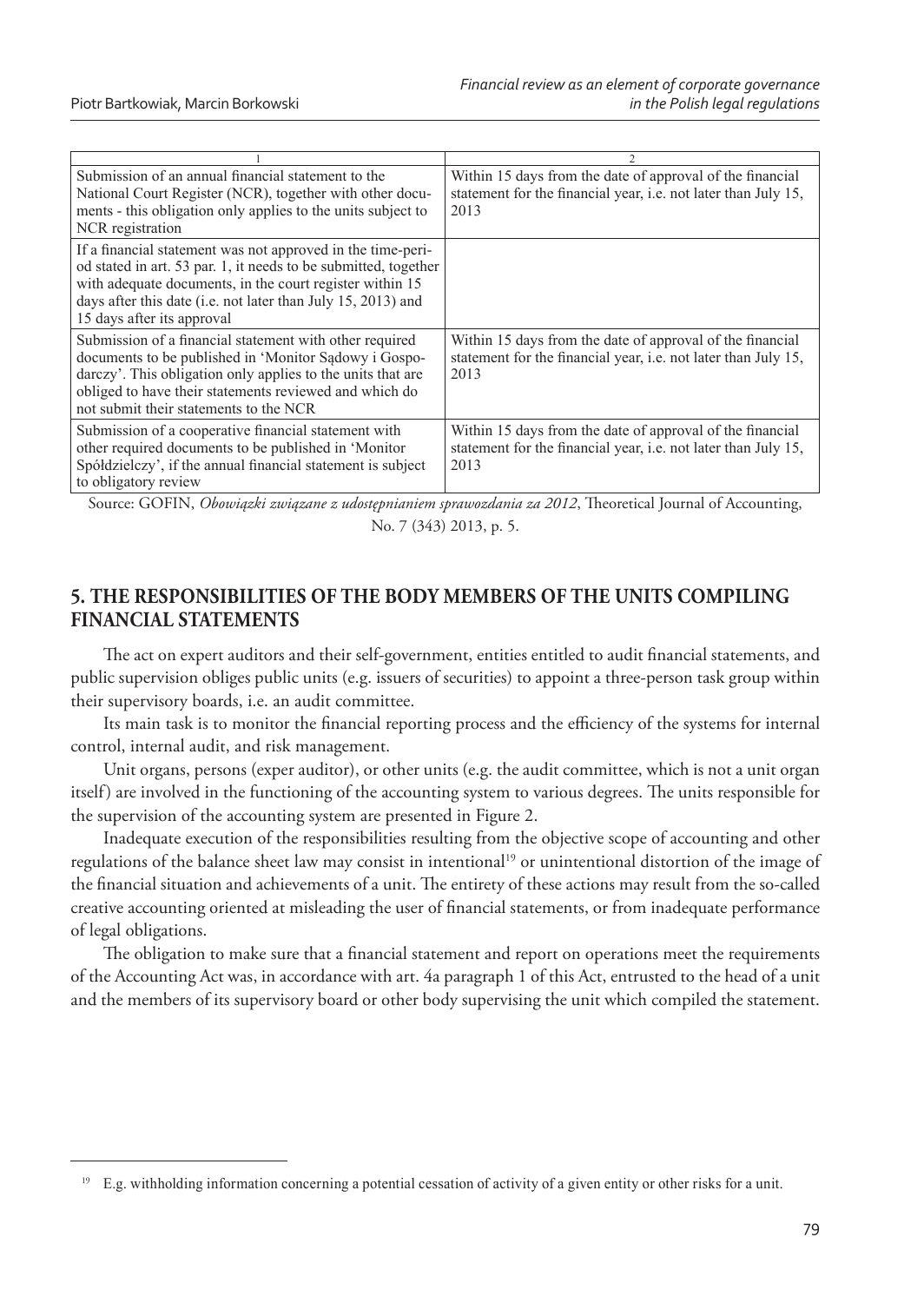

Figure 2. The units responsible for accounting system supervision

Source: Walińska, E., Gad, J., 2012, *Odpowiedzialność rad nadzorczych za sprawozdania % nansowe - doświadczenia polskich spółek publicznych*, Theoretical Journal of Accounting, Vol. 66 (122), The Accountants Association in Poland, Warszawa, p. 208.

The provisions of this article result from the implementation of a directive<sup>20</sup> on the responsibilities and liabilities of a unit's body members associated with the compilation and publication of financial statements and 'reports on operations' of the unit, as well as joint and several liability for all losses resulting from the violation of these responsibilities.

The responsibility for the compliance of financial statements with the provisions of the Act lies, in the case of limited companies, with the members of the management board and supervisory board. Therefore, the members of both of these bodies should ensure the reliability of financial statements<sup>21</sup>.

The above-mentioned regulation 'seems to be especially difficult for supervisory board members, who perform two contradictory roles at the same time. One consists in objective supervision over all areas of the company's activity, (...) while the other, shared with the management board, boils down to the responsibility for the compliance of financial statements and reports on operations with the Accounting Act' (Walińska and Gad 2012). Article 4a was implemented 'directly' from the Anglo-Saxon, monistic corporate governance system (where a supervisory board is not present as a body of a company) to the dualistic Polish system. Therefore, it needs to be pointed out that, in view of art. 382 of the Commercial Companies Code, the responsibility of the supervisory board is of formal and legal nature, while in accordance with art. 4a of the Accounting Act, it is also of technical nature, as it is associated with ensuring the compliance of financial statements with the balance sheet law, which results in taking on the responsibility for the implemented accounting policy, which the management board is concerned with.

<sup>&</sup>lt;sup>20</sup> Directive 2006/46/EC of the European Parliament and of the Council of 14 June 2006 amending Council Directives 78/660/EEC on the annual accounts of certain types of companies, 83/349/EEC on consolidated accounts, 86/635/EEC on the annual accounts and consolidated accounts of banks and other financial institutions and 91/674/EEC on the annual accounts and consolidated accounts of insurance undertakings (O.J. EC No L, Edition 224, of August 16, 2006).

<sup>&</sup>lt;sup>21</sup> This responsibility also relates to report on operations, if obligatory.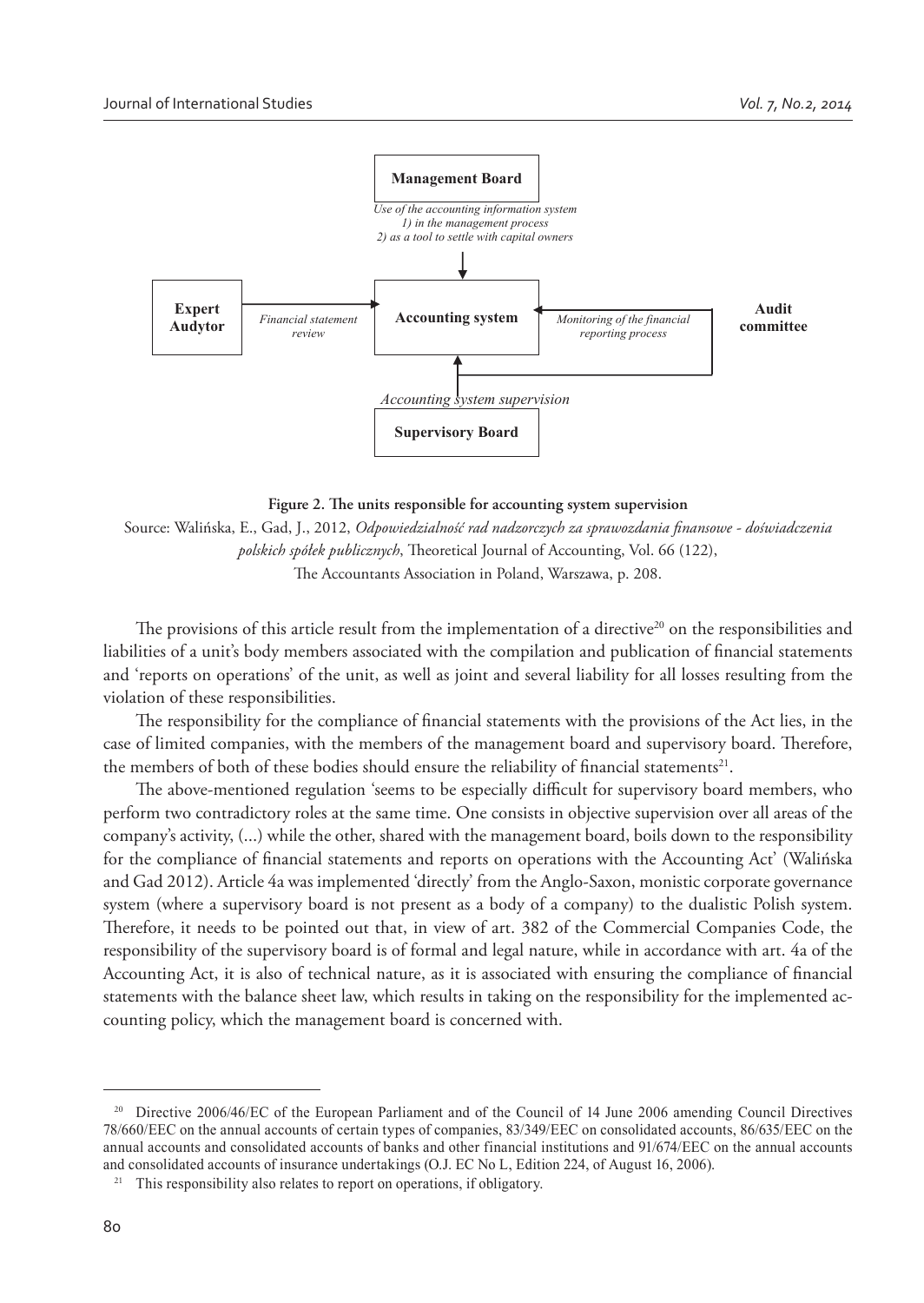## **CONCLUSION**

Financial auditing is not just a technical tool for the verification of the financial statements prepared by the management. It is also an important element of the corporate governance system, which exerts significant influence on the effectiveness of this system. The performance of a financial audit provides a sense of security to investors, who may potentially be exposed to being misled by inaccurate financial statements. The functioning of financial auditing provides such statements with reliability. It also enables the reduction of information asymmetry in corporate governance, especially when the economy is now global.

As a result of the reduction of reporting obligations, structural changes took place in the communicative role of a financial statement and expert's opinion in the contacts with stakeholders. The disappearance of 'Monitor Polski B' provided entrepreneurs with additional savings, but at the same time reduced the availability of external financial statements and of information on enterprises for stakeholders.

## **REFERENCES:**

- Abbot, L. J., Parker, S. (2000), *Auditor selection and audit committee characteristic*, Auditing: A Journal of Practice and Theory, Vol. 19, No 2, pp. 47-66.
- Abbot, L. J., Parker, S., Peters, G. F. (2004), *Audit committee characteristic and restatements*, Auditing: A Journal of Practice and Theory, Vol. 23, No. 1, pp. 69-87.
- Andrzejewski, M. (2011), *System rewizji finansowej z uwzględnieniem funkcji korygującej sprawozdanie finansowe*, Theoretical Journal of Accounting, Vol. 62 (118), The Accountants Association in Poland, Warszawa, pp. 23-38.
- Bedard, J. C., Johnstone, K. M. (2004), *Earnings manipulation risk, corporate governance risk, and auditors planning and pricing decisions,* Accounting Review, Vol. 79, No. 2, pp. 277-304.
- Cohen, J.R., Krishnamoorty, G., Wright, A.M. (2008), *Corporate governance in the past Sarbanes Oxley era,* Contemporary Accounting Research*, Vol. 27, No 2*., pp. 751-786.
- Dobija, D. (2011), *Audyting jako element lądu korporacyjnego*, Theoretical Journal of Accounting, Vol. 64 (120), The Accountants Association in Poland, Warszawa, pp. 25-37.
- Farber, D. B. (2005), *Restoring trust after fraud:Does corporate governance matter?*, Accounting Review, Vol. 80, No. 2, pp. 539-561.
- GOFIN, (2013), *Obowiązki związane z udostępnianiem sprawozdania finansowego za 2012 r.*, Theoretical Journal of Accounting, No. 7(343), p. 4.
- Jensen, M.C., Meckling W.H. (1976), *Theory of Firm: Managerial Behavior, Agency Costs and Ownership Structure, www.* sfu.ca/~wainwrig/Econ400/jensen-meckling.pdf (referred on 01/09/2014).
- Pokojska, A. (2013), *Bez Monitora B taniej. Ale są też minusy*, Dziennik Gazeta Prawna, No. 177.
- Rawicki, T. (2012), Obniżenie kosztu kapitału przez relacje inwestorskie, *Enterprise Science Quaterly,* No. 2, pp. 48-53.
- Resolution No. 1608/38/2010 Krajowej Rady Biegłych Rewidentów z dnia 16 lutego 2010 r. w sprawie krajowych standardów rewizji finansowej.
- Schruff, W. (2013), *Rewizja finansowa i sprawozdania finansowe*, Accountancy, No. 5, pp. 21-24.
- The Accountants Association in Poland (2011), *Polityka badania sprawozdań finansowych: lekcje wyciągnięte z kryzysu*, Accountancy, No. 2, pp. 35-37.
- The Act from 19 August 2011 o redukcji niektórych obowiązków obywateli i przedsiębiorców (Dz. U. 2011, No. 232, item. 1378).
- The Act from 29 September 1994 o rachunkowości, (Dz. U. 2013, item. 330).
- The Act from 7 May 2009 o biegłych rewidentach i ich samorządzie, podmiotach uprawnionych do badania sprawozdań finansowych oraz o nadzorze publicznym (Dz. U. 2009, No. 77, item. 649)